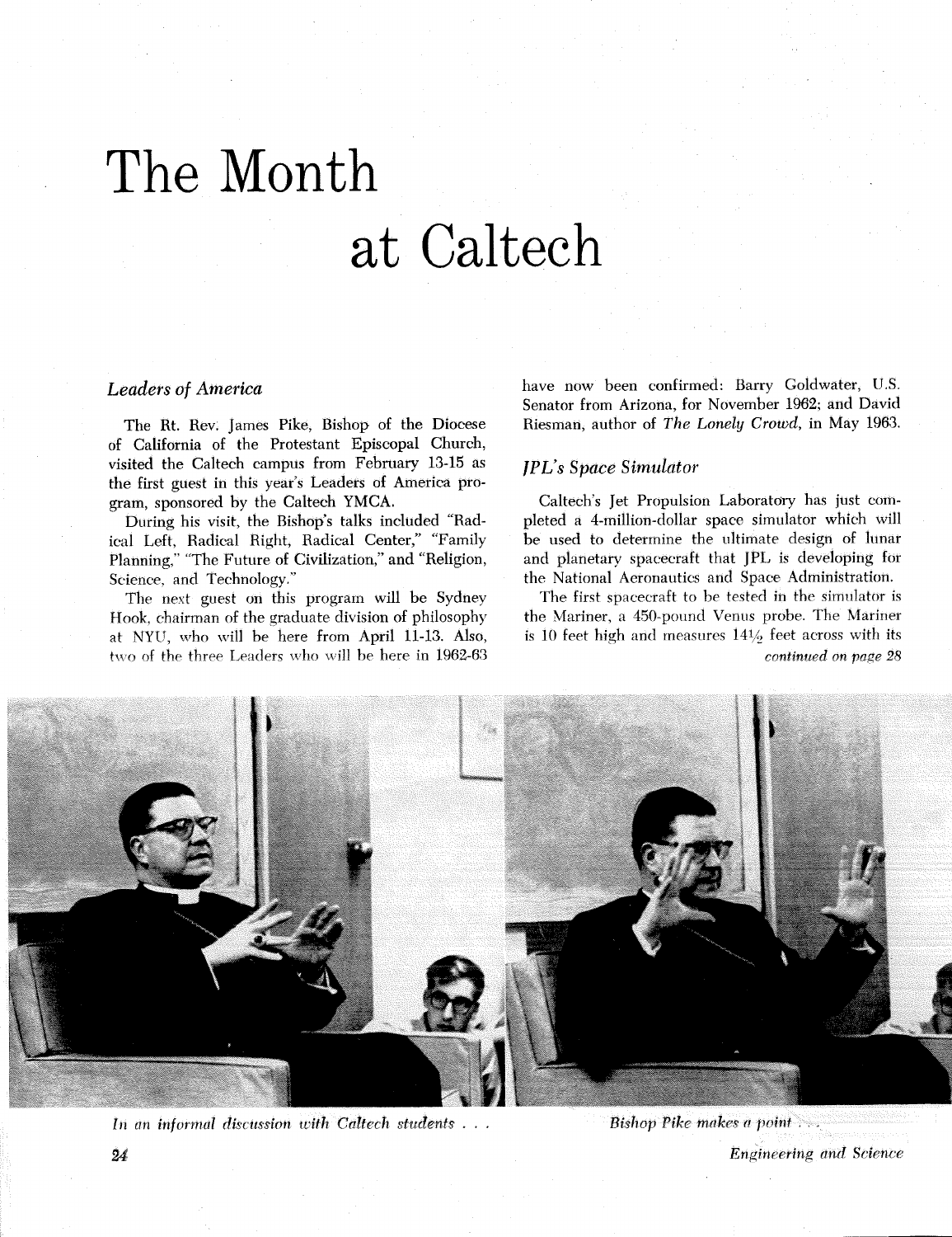*JPL'S* new space *simulator starts its fir&t tc&t&* - *on* a *Mariner temperature-control model. Here, technicium are making a*  **hist** *minute check before* u *giant door closes the model*  **inside** *a vacuum for*   $rigorous$  testing.





*elaborates on it* . . .

and *appreciates the result as much as anyone*.